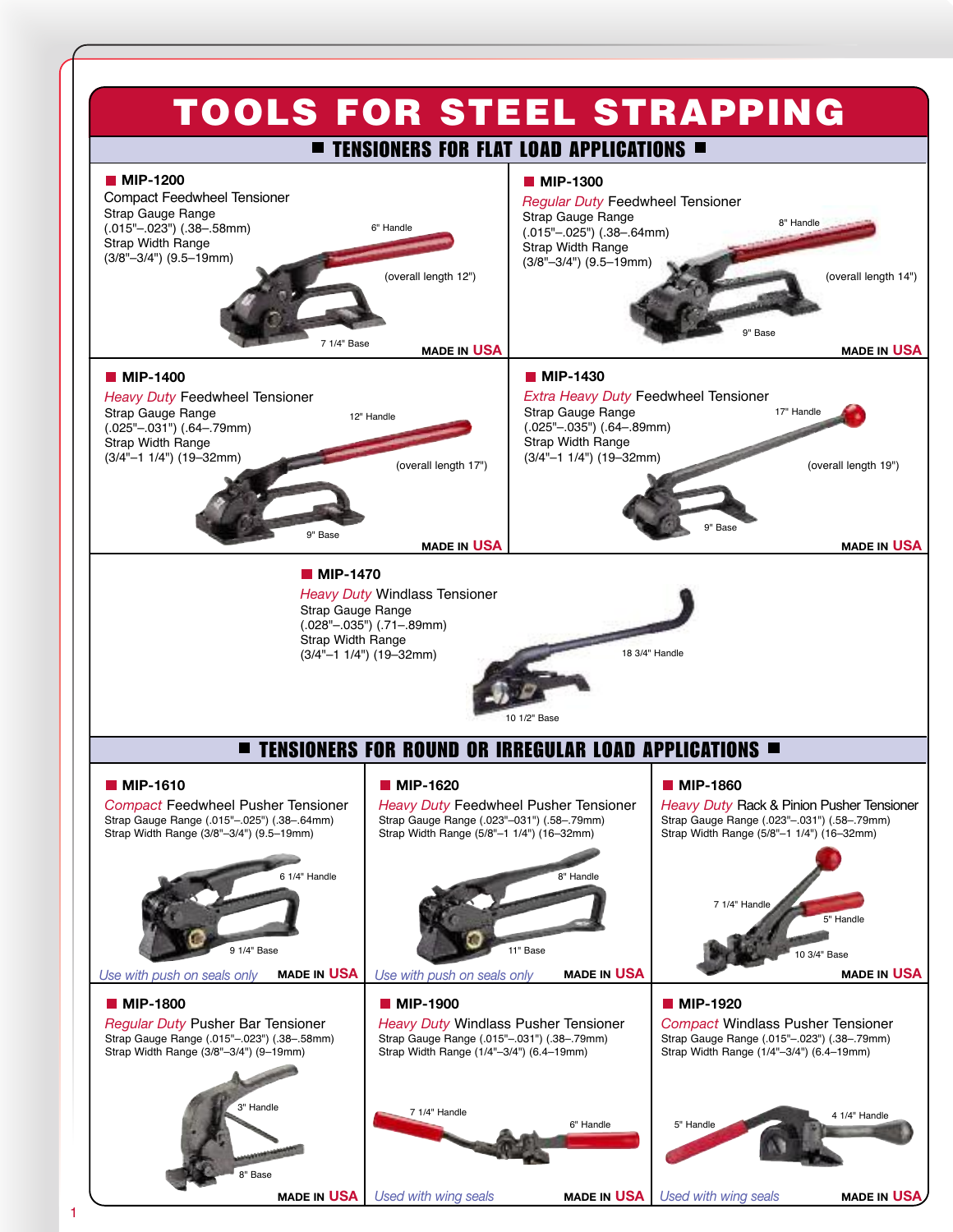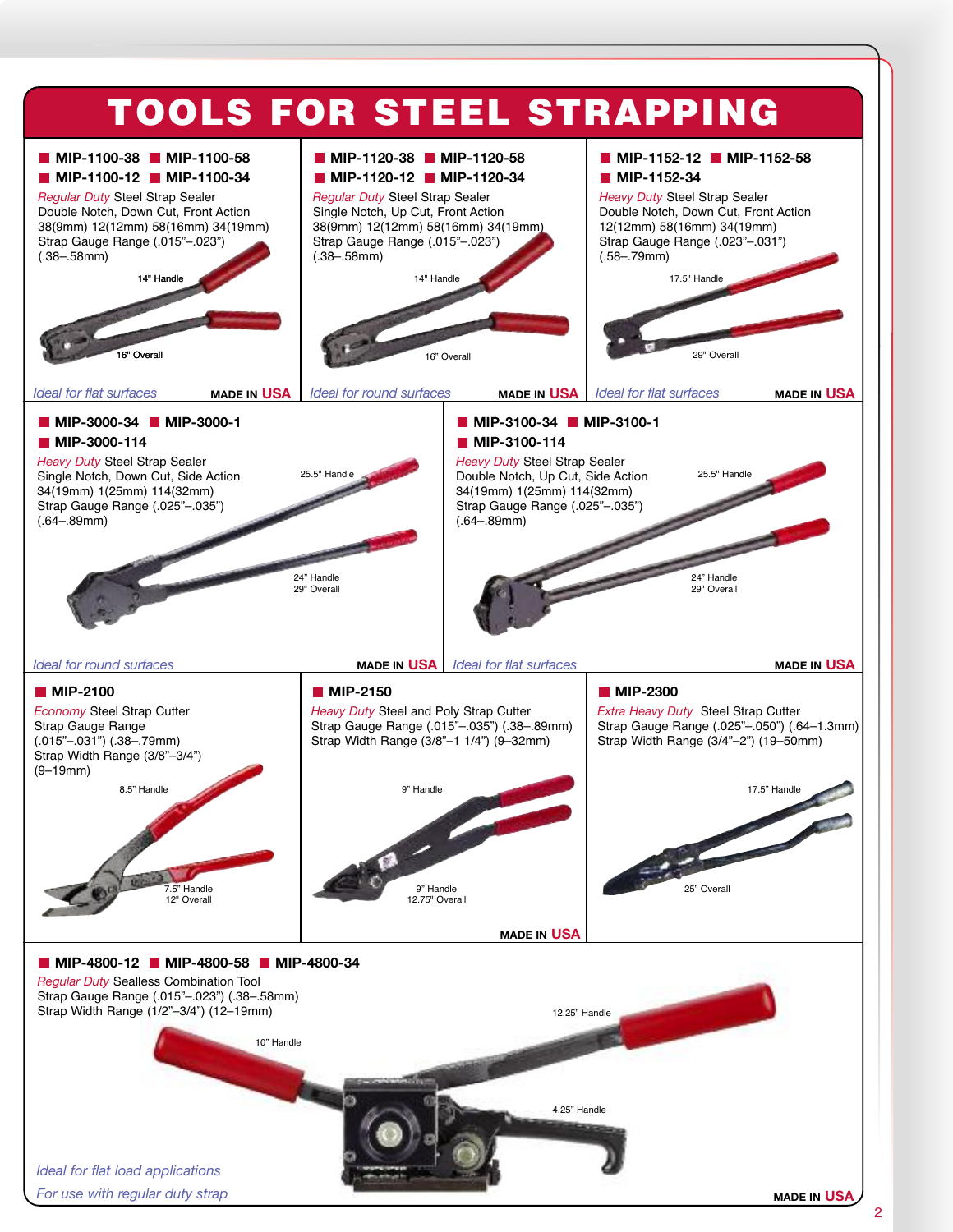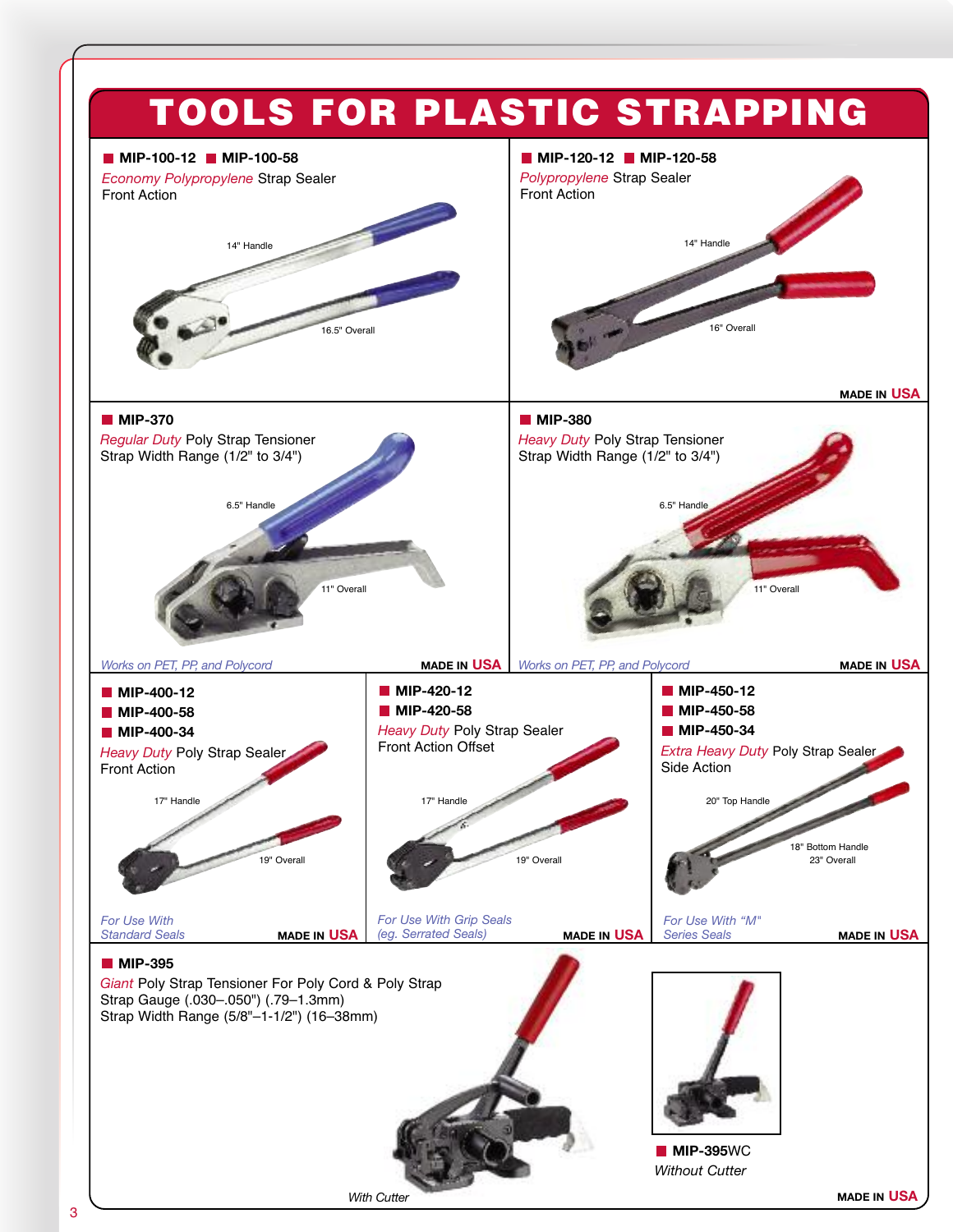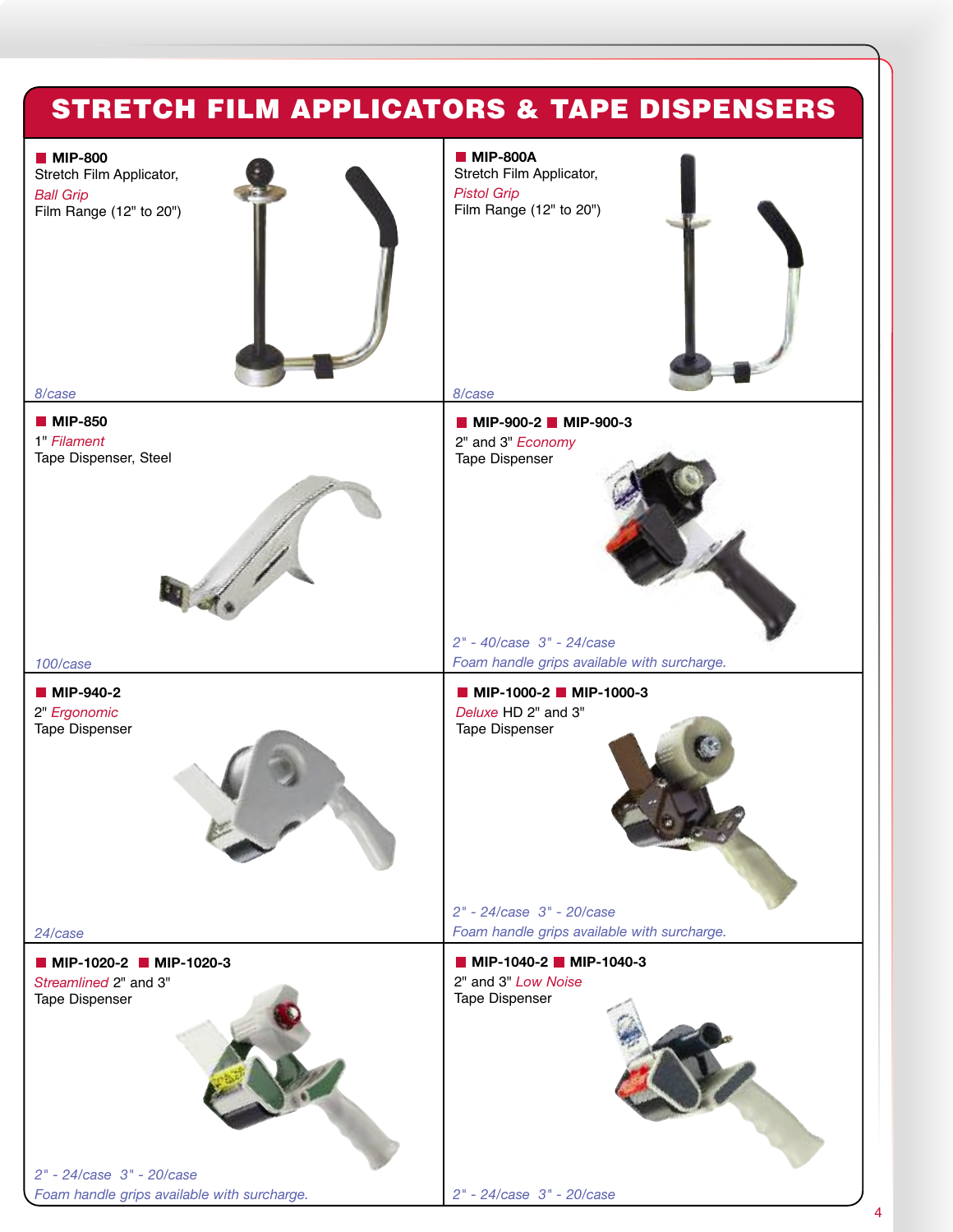## **SEALS, BUCKLES AND EDGE PROTECTORS**

| <b>PRODUCT#</b>                  | <b>DESCRIPTION</b>          | <b>THICKNESS</b><br>(in) | <b>LENGTH</b><br>(in) | <b>Wt. Per 1000</b><br>(Ibs.) | QTY. / CASE | <b>CASE PER</b><br><b>PALLET</b> |  |
|----------------------------------|-----------------------------|--------------------------|-----------------------|-------------------------------|-------------|----------------------------------|--|
| <b>SEALS FOR STEEL STRAPPING</b> |                             |                          |                       |                               |             |                                  |  |
| S38SO2                           | 3/8" Snap-on/Open           | .017                     | 1.000                 | 4.44                          | 2500 / 5000 | 80/64                            |  |
| <b>S12SO2</b>                    | 1/2" Snap-on/Open           | .020                     | 1.000                 | 5.33                          | 2500 / 5000 | 80/64                            |  |
| <b>S58SO2</b>                    | 5/8" Snap-on/Open           | .020                     | 1.000                 | 7.06                          | 2500 / 5000 | 80/36                            |  |
| <b>S34SO2</b>                    | 3/4" Snap-on/Open           | .020                     | 1.000                 | 7.95                          | 2500 / 5000 | 64 / 36                          |  |
| S34SO3                           | 3/4" HD Snap-on Semi-Open   | .031                     | 1.750                 | 28.43                         | 1000        | 48                               |  |
| S114SO3                          | 1-1/4" HD Snap-on Semi-Open | .031                     | 2.250                 | 54.00                         | 1000        | 48                               |  |
| <b>S38PO2</b>                    | 3/8" Push-On                | .025                     | 0.875                 | 6.58                          | 2500        | 72                               |  |
| <b>S12PO2</b>                    | 1/2" Push-On                | .025                     | 0.875                 | 8.53                          | 2500        | 72                               |  |
| <b>S58PO2</b>                    | 5/8" Push-On                | .025                     | 0.875                 | 10.12                         | 2500        | 48                               |  |
| <b>S34PO2</b>                    | 3/4" Push-on                | .025                     | 0.875                 | 14.17                         | 2500        | 48                               |  |
| S34PO3                           | 3/4" HD Push-On             | .032                     | 2.000                 | 42.00                         | 1000        | 64                               |  |
| S114PO3                          | 1-1/4" HD Push-On           | .035                     | 2.250                 | 79.00                         | 1000        | 48                               |  |

### **SEALS AND BUCKLES FOR PLASTIC STRAPPING**

| <b>P12SO2</b>  | 1/2" Snap-On/Open        | .022 | 1.250     | 12.00 | 1000 | 100 |
|----------------|--------------------------|------|-----------|-------|------|-----|
| <b>P58SO2</b>  | 5/8" Snap-On/Open        | .022 | 1.250     | 14.00 | 1000 | 100 |
| P12SO3         | 1/2" Snap-On Serrated    | .031 | 1.900     | 13.00 | 1000 | 100 |
| <b>P58SO3</b>  | 5/8" Snap-On Serrated    | .040 | 1.200     | 20.10 | 1000 | 100 |
| <b>P12SO4</b>  | 1/2" HD Snap-On M Series | .035 | 2.000     | 28.00 | 1000 | 48  |
| <b>P58SO4</b>  | 5/8" HD Snap-On M Series | .045 | 2.000     | 40.00 | 1000 | 48  |
| <b>P34SO4</b>  | 3/4" HD Snap-On M Series | .052 | 2.000     | 61.00 | 1000 | 18  |
| <b>P12WB2A</b> | 1/2" Wire Buckles        | .105 | <b>NA</b> | 12.80 | 1000 | 100 |
| <b>P12WB3</b>  | 1/2" HD Wire Buckles     | .120 | <b>NA</b> | 18.00 | 1000 | 100 |
| <b>P12PB2</b>  | 1/2" Plastic Buckles     | ΝA   | ΝA        | 7.00  | 1000 | 100 |

## **PLASTIC EDGE PROTECTORS**

| <b>PCP-114</b> | 1-1/4" Plastic Edge Protector NA |           | 1.625 x 2.5    | 23.00 | 1000 | 40 |
|----------------|----------------------------------|-----------|----------------|-------|------|----|
| <b>PCP-34</b>  | 3/4" Plastic Edge Protector      | <b>NA</b> | $1 \times .75$ |       | 1000 |    |

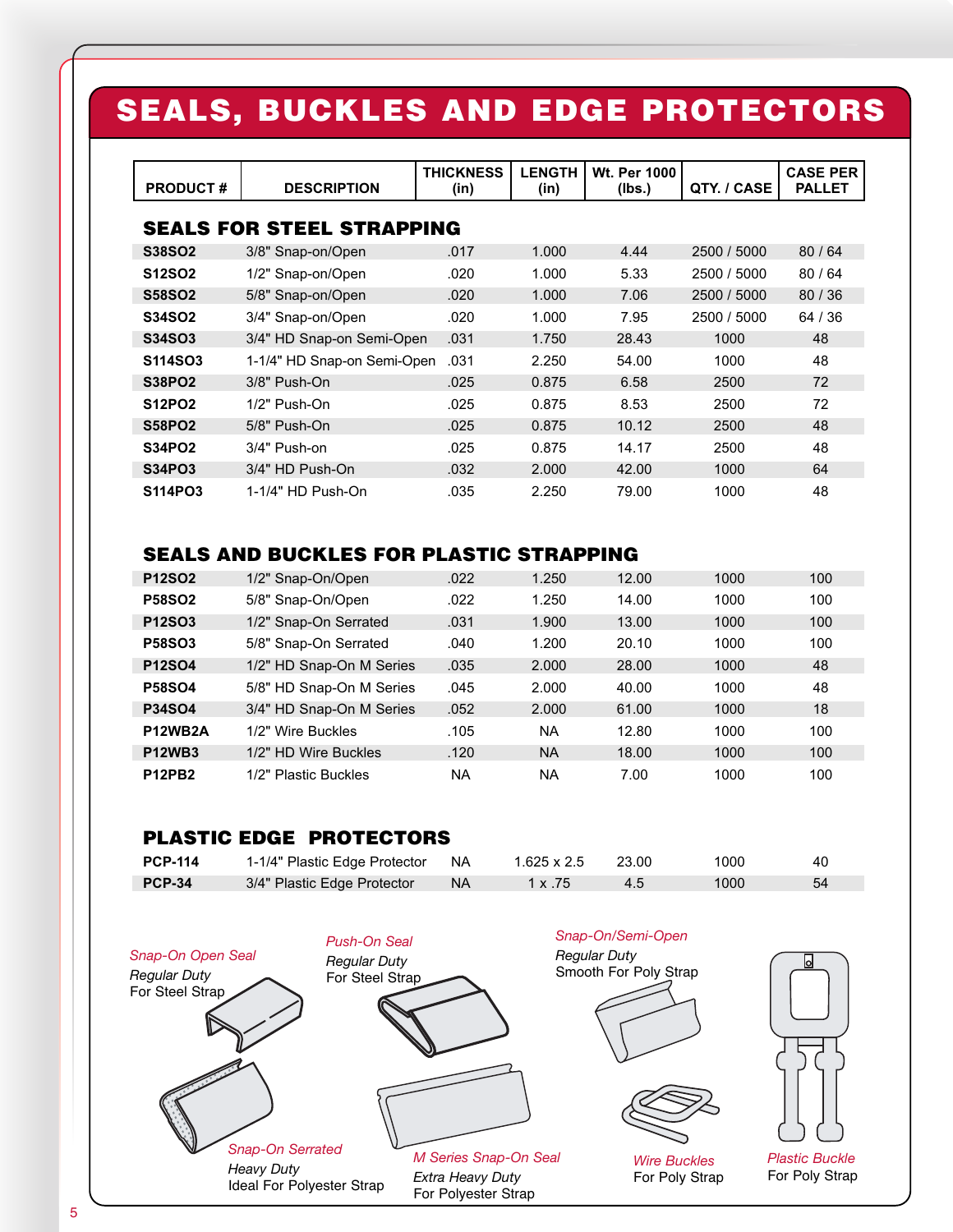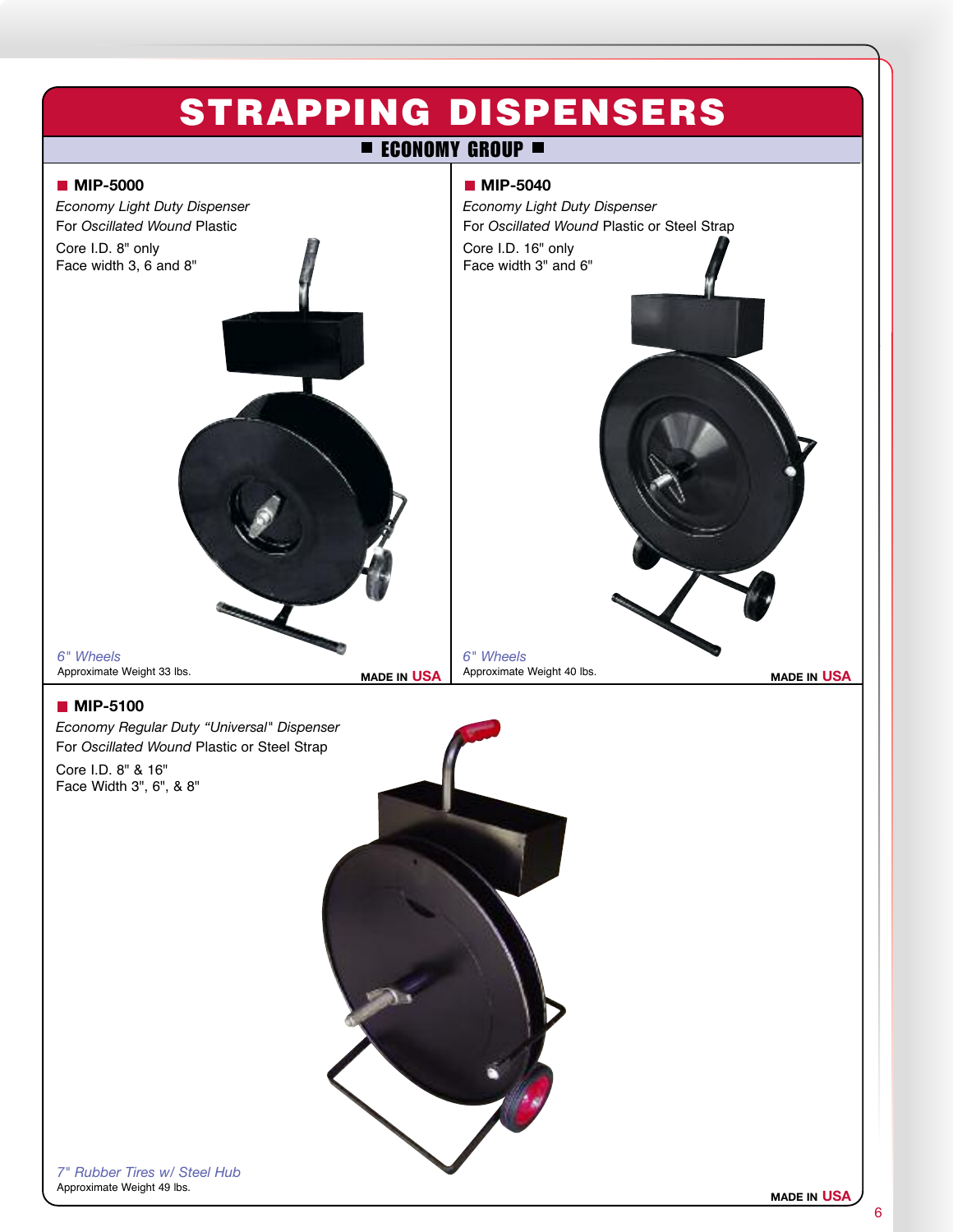# **STRAPPING DISPENSERS**

## **REGULAR DUTY GROUP**

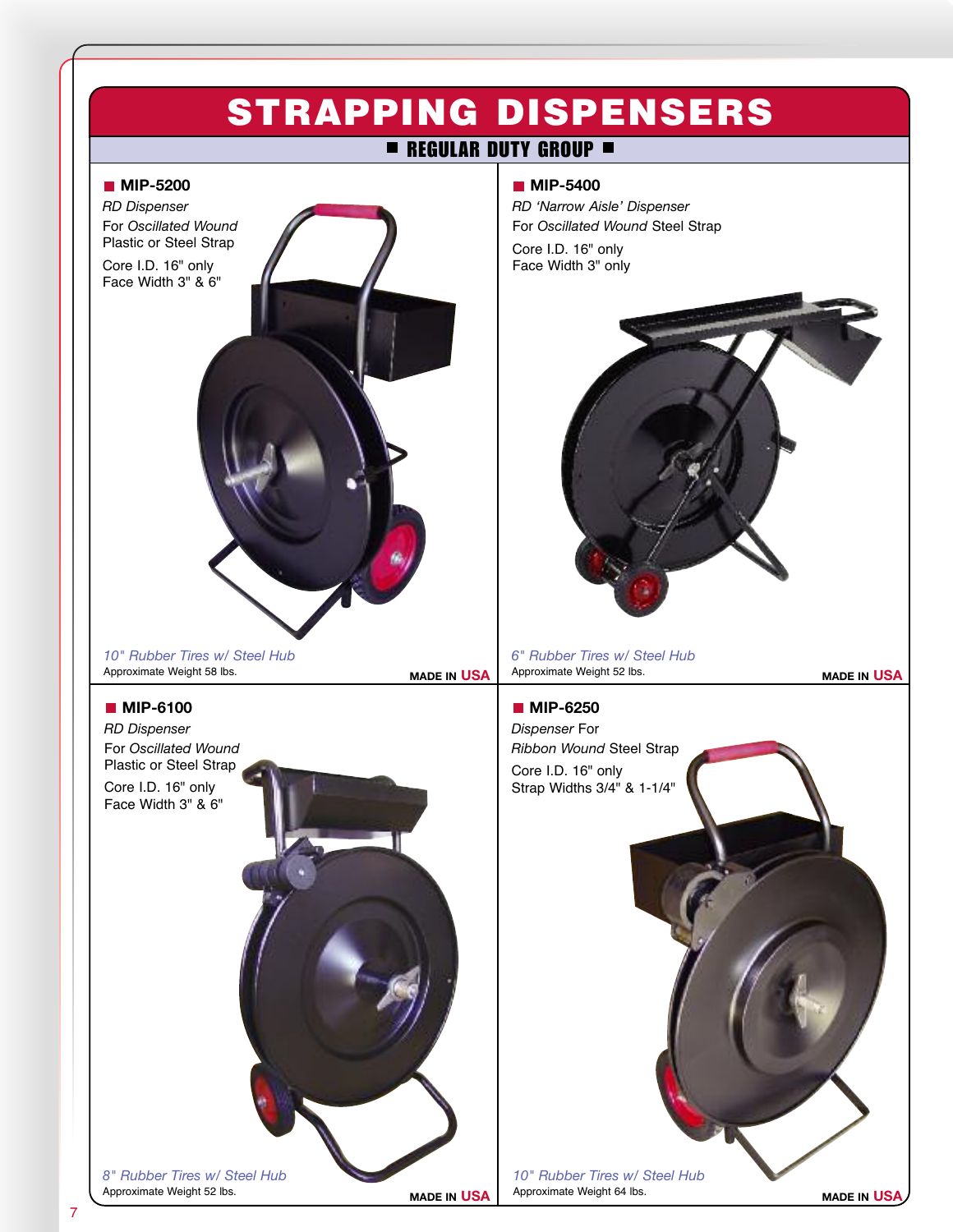## **STRAPPING DISPENSERS**

## **HEAVY DUTY GROUP**

**MIP-6550** *HD Dispenser*

Core I.D. 16" only

For *Ribbon Wound* Steel Strap

Strap Widths 3/4", 1-1/4", & 2"

#### **MIP-6500**

*HD Dispenser* For *Oscillated Wound* Plastic or Steel Strap

Core I.D. 16" only Face Width 3" & 6"



*8" Rubber Tires w/ Steel Hub* Approximate Weight 61 lbs.

#### **MIP-6700**

*Extra HD Dispenser* For *Oscillated Wound* Plastic or Steel Strap Core I.D. 16" only Face Width 3" & 6"

*8" Rubber Tires w/ Steel Hub* Approximate Weight 64 lbs. **MADE IN USA MADE IN USA**





*12" HD Steel Wheels w/ Pneumatic Tires*

Approximate Weight 70 lbs.

#### **MIP-6750**

*Extra HD Dispenser* For *Ribbon Wound* Steel Strap Core I.D. 16" only Strap Widths 3/4", 1-1/4", & 2"



### **MIP-6850**

*Extra HD Multi-Coli Dispenser* For *Ribbon Wound* Steel Strap Strap Widths 3/4", 1-1/4", & 2"

*10" HD Steel Wheels w/ Pneumatic Tires* Approximate Weight 71 lbs. **MADE IN USA MADE IN USA**



8

*12" HD Steel Wheels w/ Pneumatic Tires* Approximate Weight 75 lbs.